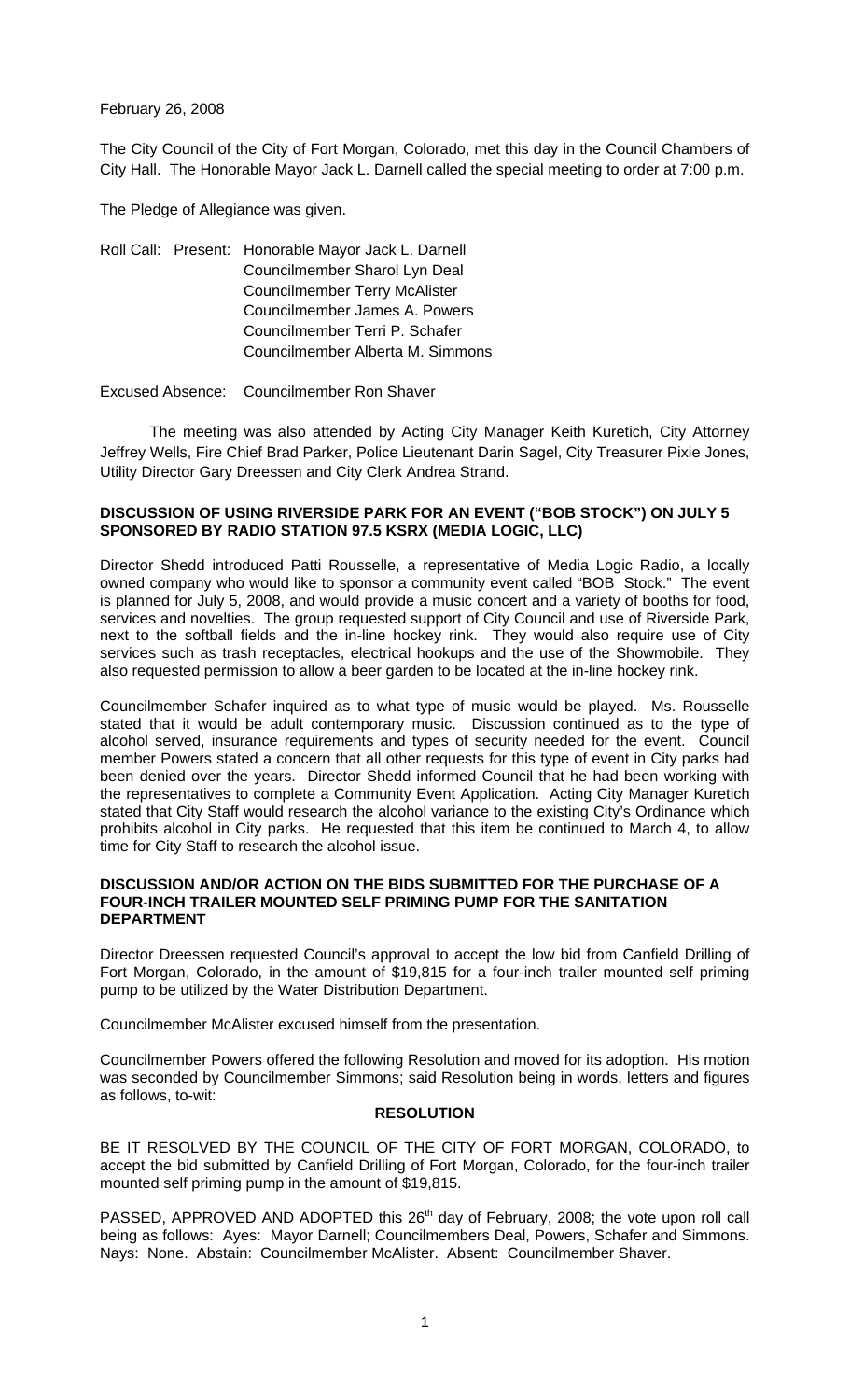#### **DISCUSSION AND/OR ACTION ON THE BID SUBMITTED FOR THE PURCHASE OF 12 HAND-HELD 800-MHZ RADIOS FOR THE FIRE DEPARTMENT**

Chief Parker requested Council approve the bid from Wireless Advanced Communications of Evans, Colorado, for the purchase of 12 hand-held 800 MHZ radios for the Fire Department in the amount \$35,040.

Councilmember Powers offered the following Resolution and moved for its adoption. His motion was seconded by Councilmember Simmons; said Resolution being in words, letters and figures as follows, to-wit:

#### **RESOLUTION**

BE IT RESOLVED BY THE COUNCIL OF THE CITY OF FORT MORGAN, COLORADO, to accept the bid submitted by Wireless Advanced Communications of Evans, Colorado, for the purchase of 12 hand-held 800 MHZ radios in the amount of \$35,040.

PASSED, APPROVED AND ADOPTED this 26<sup>th</sup> day of February, 2008; the vote upon roll call being as follows: Ayes: Mayor Darnell; Councilmember's Deal, McAlister, Powers, Schafer and Simmons. Nays: None. Absent: Councilmember Shaver.

#### **AUTHORIZE THE MAYOR TO SIGN THE ADDENDUM TO THE AIRPORT MANAGEMENT AGREEMENT AND LEASE BY AND BETWEEN THE CITY OF FORT MORGAN, COLORADO, AND KYLE SCOTT AND JENNIFER SCOTT**

Community Development Director Merrill presented an Airport Management Agreement and Lease extending the Agreement for the management of the Fort Morgan Municipal Airport.

Councilmember McAlister offered the following Resolution and moved for its adoption. His motion was seconded by Councilmember Schafer; said Resolution being in words, letters and figures as follows, to-wit:

## **RESOLUTION NO. 08-02-01**

## **AUTHORIZING THE MAYOR AND CITY CLERK TO EXECUTE THE ADDENDUM TO THE AIRPORT MANAGEMENT AGREEMENT AND LEASE BY AND BETWEEN THE CITY OF FORT MORGAN, COLORADO AND KYLE SCOTT AND JENNIFER SCOTT.**

**WHEREAS**, the Council has the power, within and without the territorial limits of the City, to lease the property of the City owned as public works or ways, local in use and extent, including the real property and improvements of the Fort Morgan Municipal Airport, *Charter of the City of Fort Morgan, Colorado,* Article IV, Sec. 13; and,

**WHEREAS**, the Fort Morgan Municipal Airport requires the services of a Fixed Base Operator ("FBO") for its efficient and effective operation.

# **NOW, THEREFORE, BE IT RESOLVED BY THE CITY COUNCIL OF THE CITY OF FORT MORGAN, COLORADO:**

Sec. 1: The **Fort Morgan Municipal Airport – Airport Management Agreement and Lease** by and between the City of Fort Morgan, Colorado and Kyle Scott and Jennifer Scott, effective July 26, 2002, is extended by the **Addendum** dated February 26, 2008,

Sec.2: The Mayor and City Clerk of the City of Fort Morgan are hereby authorized to execute and deliver the **Addendum to the Fort Morgan Municipal Airport –Airport Management Agreement and Lease** for the City.

Sec. 3: The **Airport Management Agreement and Lease**, dated July 26, 2002, by and between the City and Kyle Scott and Jennifer Scott is hereby extended until December 31, 2013, subject to the terms and conditions as set forth therein.

PASSED, APPROVED AND ADOPTED this 26<sup>th</sup> day of February, 2008.

CITY COUNCIL OF THE CITY OF FORT MORGAN, COLORADO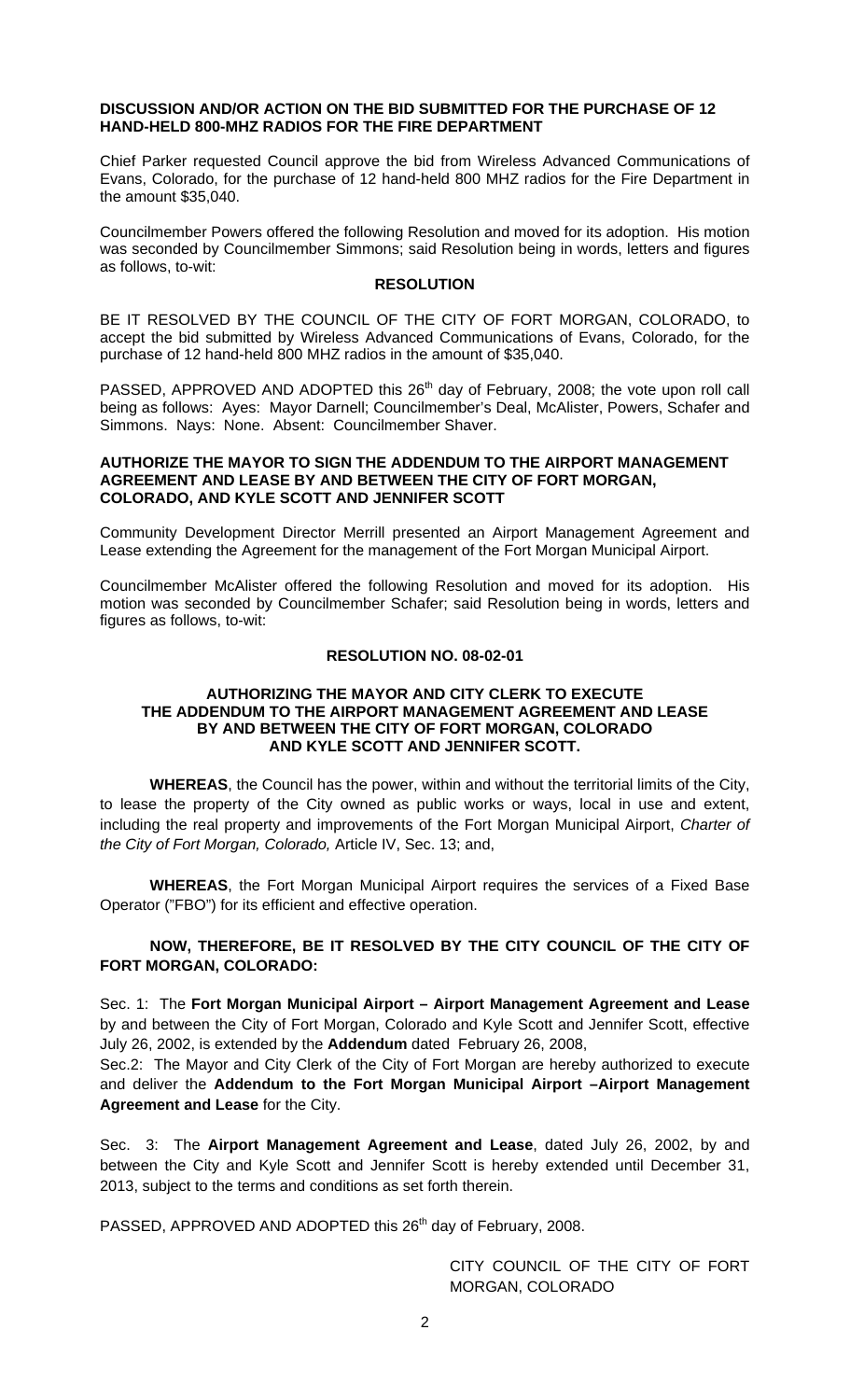BY: /s/ Jack Darnell Mayor

ATTEST:

/s/ Andrea Strand City Clerk

STATE OF COLORADO ) COUNTY OF MORGAN ) ss. **CERTIFICATE** CITY OF FORT MORGAN )

 I, Andrea Strand, City Clerk of the City of Fort Morgan, Colorado, do hereby certify that the above and foregoing **Resolution** is a true, perfect and complete copy of the **Resolution** adopted by the City Council and is identical to the original thereof appearing in the official records of the City of Fort Morgan, Colorado, and that the same has not been, since its adoption, in any respect, rescinded or amended.

 IN TESTIMONY WHEREOF, I have hereunto set my hand and affixed the seal of the City of Fort Morgan this 26th day of February, 2008.

> /s/ Andrea Strand City Clerk

#### **AMENDMENT TO THE ZONING CODE REGARDING THE DEFINITION OF FAMILY**

Community Development Director Merrill stated that a change to the definition of Family in the Zoning Code of the City was brought to his attention through the Planning Commission. He presented the following current and proposed definitions to Council:

Current Definition: Family: An individual or two or more persons related by blood or marriage or a group of not to exceed five persons (excluding servants) living together as a single housekeeping unit in a dwelling unit.

Proposed Definition: Family means one (1) or two (2) persons or parents with their direct descendants and adopted/foster children (and including the domestic employees thereof), together with not more than two (2) persons not so related, living together in a room or rooms comprising a single housekeeping unit. Every additional group of two (2) or more persons living in such housekeeping unit shall be considered a separate family.

Councilmember Simmons offered a motion to approve the amendment to the definition of Family in the Zoning Code as presented by Staff. Her motion was seconded by Councilmember McAlister and duly carried.

## **RESOLUTION REGARDING THE PROPOSED REVISED FEE SCHEDULE FOR THE PARKS AND RECREATION DEPARTMENT**

Director Shedd presented a proposed fee schedule for the Recreation Department. He informed Council that the proposed fee schedule had been presented to the Tree, Park & Recreation Advisory Board at their January 2008 meeting. He requested that Council approve the proposed changes to the fee schedule.

Councilmember Simmons offered the following Resolution and moved for its adoption. Her motion was seconded by Councilmember Deal; said Resolution being in words, letters and figures as follows, to-wit:

## **RESOLUTION NO. 08-02-02**

#### **ADOPTING THE PROPOSED 2008 FEES AND CHARGES OF THE PARKS AND RECREATION DEPARTMENT OF THE CITY OF FORT MORGAN.**

**WHEREAS**, pursuant to Article V, Sec. 4(d)(3) provides "for the establishment, maintenance, and improvement of parks…" and,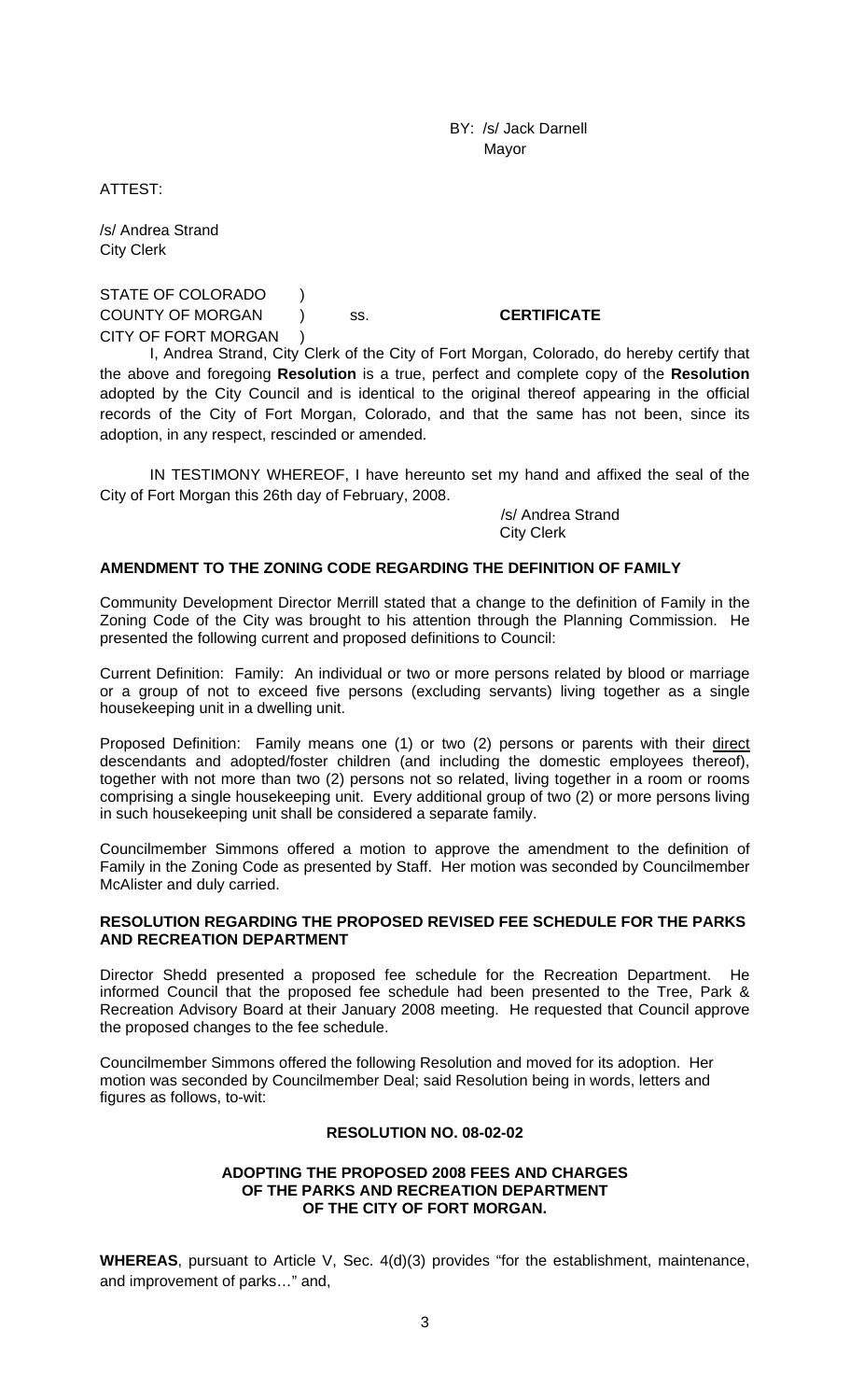**WHEREAS,** the fees and charges associated with the Recreation Department are amended from time to time by the Director of Community Services, and it is in the City's interest to adopt these amendments; and

**WHEREAS**, the Council of the City of Fort Morgan desires to adopt the proposed amendments as recommended by the Director of Community Services, a copy of which is attached herewith and incorporated herein by this reference.

**NOW, THEREFORE, BE IT RESOLVED** by the Council of the City of Fort Morgan, Colorado that:

**SECTION 1:** The proposed amendments of the current fees and charges associated with the Recreation Department are hereby implemented to comply with the recommendations of the Director of Community Services.

**SECTION 2:** The City Council authorizes the Director of Community Services to adopt amendments to fees and charges that may be established by the Director of Community Services in the future.

INTRODUCED, PASSED, APPROVED AND ADOPTED this 26<sup>th</sup> day of February, 2008, the vote upon roll call being as follows:

Ayes: Mayor Darnell; Councilmembers Deal, McAlister, Powers, Schafer and **Simmons** 

Nays:

Absent: Councilmember Shaver

THE CITY COUNCIL OF THE CITY OF FORT MORGAN, COLORADO

[ SEAL ]

 BY: /s/ Jack L. Darnell Mayor

ATTEST:

/s/ Andrea J. Strand City Clerk

STATE OF COLORADO (1) COUNTY OF MORGAN ) ss. **CERTIFICATE** CITY OF FORT MORGAN (1)

I, ANDREA STRAND, City Clerk for the City of Fort Morgan, Colorado, do hereby certify and attest that the foregoing **Resolution** is a true, perfect and complete copy of the **Resolution** adopted by the Council of Fort Morgan, Colorado, and is identical to the original thereof appearing in the official records of the City of Fort Morgan, Colorado, and that the same has not been, since its adoption, in any respect, rescinded or amended.

IN TESTIMONY WHEREOF, I have hereunto set my hand and have affixed the seal of the City of Fort Morgan this  $26<sup>th</sup>$  day of February, 2008.

> /s/ Andrea Strand City Clerk

#### **RESOLUTION REGARDING THE PROPOSED REVISED FEE SCHEDULE FOR THE GOLF COURSE**

Director Shedd presented a proposed revised fee schedule for the Golf Course. Councilmember Simmons stated that the proposed changes in fees had been projected as revenue in the City's 2008 budget. Attorney Wells added he would suggest that wording be added to the Resolution which would allow the Director of Community Services to adopt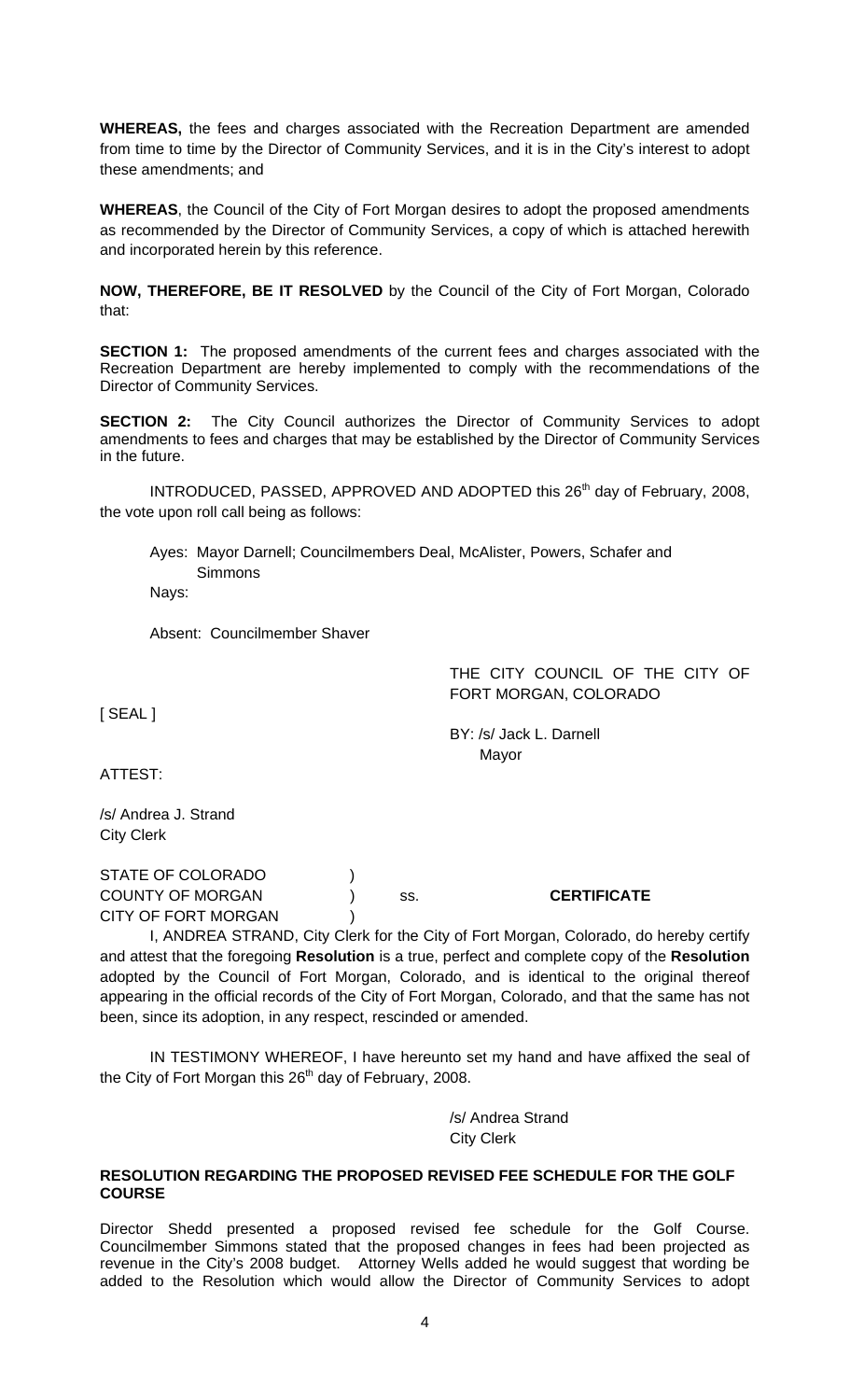amendments to fees and charges that may be established by the Director of Community Services in the future. He requested Council approve the proposed changes to the fee schedule.

Councilmember Simmons offered the following Resolution and moved for its adoption. Her motion was seconded by Councilmember Schafer; said Resolution being in words, letters and figures as follows, to-wit:

## **RESOLUTION NO. 08-02-03**

#### **REVISING THE FEES AND CHARGES OF THE FORT MORGAN GOLF COURSE OF THE CITY OF FORT MORGAN.**

**WHEREAS**, pursuant to Article V, Sec. 4(d)(3) provides "for the establishment, maintenance, and improvement of parks, cemeteries and public grounds…" and,

**WHEREAS,** the Golf Course Advisory Board has recommended that the fees and charges associated with the Fort Morgan Golf Course be amended; and,

**WHEREAS**, the Council of the City of Fort Morgan finds it is in the interest of the City of to adopt the proposed amendments as recommended by the Golf Course Advisory Board.

**NOW, THEREFORE, BE IT RESOLVED** by the Council of the City of Fort Morgan, Colorado that:

**SECTION 1:** The proposed amendments of the current fees and charges associated with the Fort Morgan Golf Course are hereby implemented to comply with the recommendations of the Golf Course Advisory Board.

**SECTION 2**: The City Council authorizes the Director of Community Services to adopt amendments to fees and charges that may be established by the Director of Community Services in the future.

INTRODUCED, PASSED, APPROVED AND ADOPTED this 26<sup>th</sup> day of February, 2008, the vote upon roll call being as follows:

Ayes: Mayor Darnell; Councilmembers Deal, McAlister, Powers, Schafer and Simmons.

Nays:

Absent: Councilmember Shaver.

THE CITY COUNCIL OF THE CITY OF FORT MORGAN, COLORADO

[ SEAL ]

 BY: /s/ Jack L. Darnell Mayor

ATTEST:

/s/ Andrea J. Strand City Clerk

| STATE OF COLORADO          |     |                    |
|----------------------------|-----|--------------------|
| <b>COUNTY OF MORGAN</b>    | SS. | <b>CERTIFICATE</b> |
| <b>CITY OF FORT MORGAN</b> |     |                    |

I, ANDREA STRAND, City Clerk for the City of Fort Morgan, Colorado, do hereby certify and attest that the foregoing **Resolution** is a true, perfect and complete copy of the **Resolution** adopted by the Council of Fort Morgan, Colorado, and is identical to the original thereof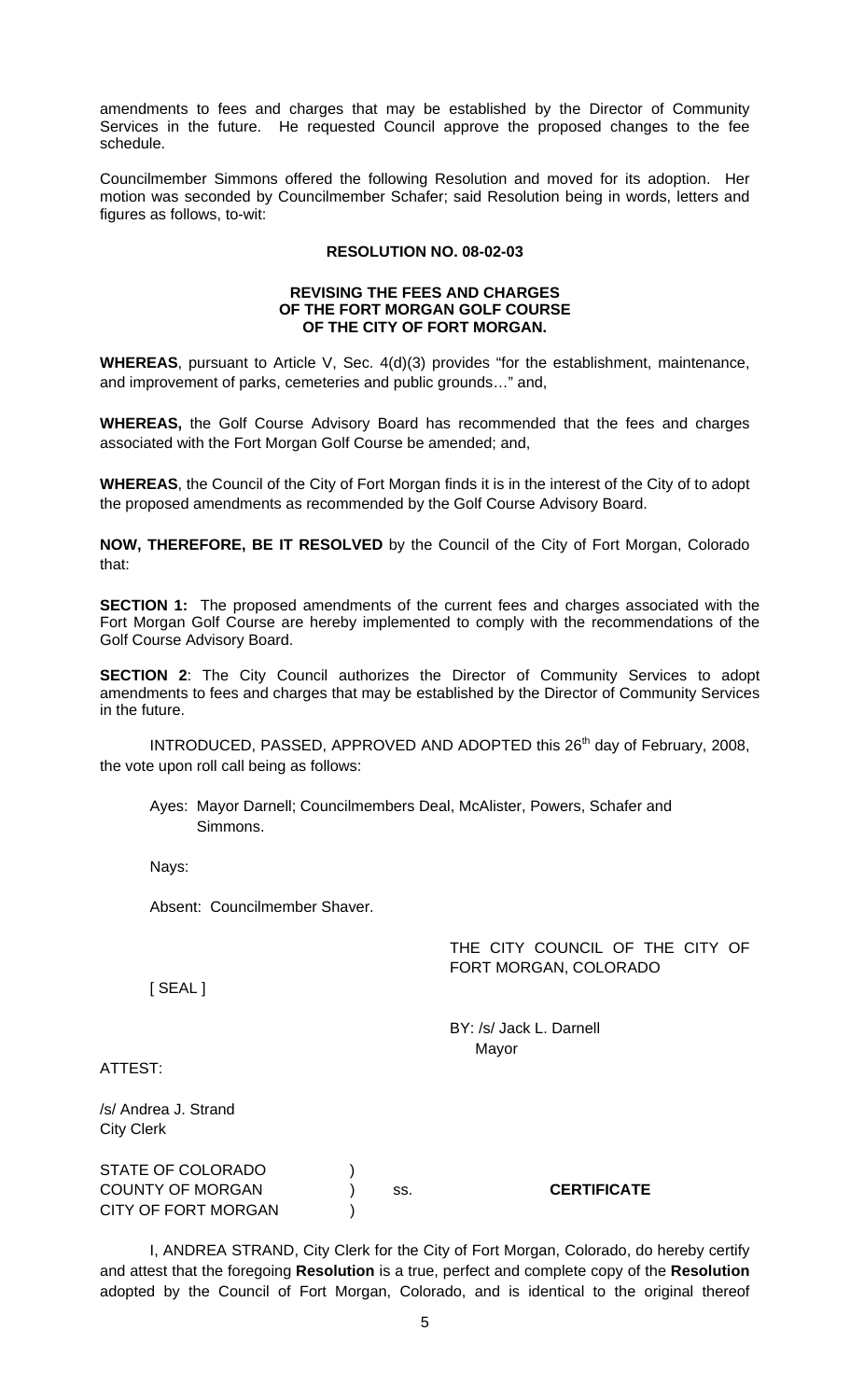appearing in the official records of the City of Fort Morgan, Colorado, and that the same has not been, since its adoption, in any respect, rescinded or amended.

IN TESTIMONY WHEREOF, I have hereunto set my hand and have affixed the seal of the City of Fort Morgan this 26<sup>th</sup> day of February, 2008.

> /s/ Andrea Strand City Clerk

## **BANKING RESOLUTIONS TO ADD KEITH KURETICH AND JODY PRENTICE AS AUTHORIZED SIGNERS ON THE CITY'S BANK ACCOUNTS**

Treasurer Jones presented two Banking Resolutions for Council consideration to add Acting City Manager Keith Kuretich and Human Resource/Risk Management Director Jody Prentice to various banking accounts with the City.

Councilmember McAlister offered the following Resolutions and moved for their adoption. His motion was seconded by Councilmember Powers; said Resolutions being in words, letters and figures as follows, to wit:

## **RESOLUTION NO. 08-02-04**

### **CONCERNING THE ESTABLISHMENT AND OPERATION OF BANK ACCOUNTS**

BE IT RESOLVED BY THE CITY COUNCIL OF THE CITY OF FORT MORGAN, COLORADO that Banks and Savings and Loan Associations insured by the FDIC, Edward Jones, Member of SIPC, with offices situated in the City of Fort Morgan, Colorado, the Colorado Local Government Liquid Asset Trust, and the Colorado Surplus Asset Fund Trust may be used as the depositories of City funds without discrimination and for investment of the funds of the City from time to time.

BE IT FURTHER RESOLVED that:

- 1. The City Treasurer shall have the sole authority to open new bank accounts in the name of the City of Fort Morgan;
- 2. There shall be required two signatures on any City of Fort Morgan bank account unless otherwise specified within this resolution;
- 3. There shall be required the signature of the Mayor, the City Treasurer and the City Clerk on the account designated as the Payables Account at The Farmers State Bank of Fort Morgan and on the account designated as the Payroll and Repurchase Agreement Accounts at The Bank of the West of Fort Morgan;
- 4. There shall be required only one (1) signature on the account designated as the Superintendent's Fund, also known as Petty Cash, at the Bank of the West of Fort Morgan;
- 5. There shall be required only one (1) signature on the account designated as the Utility Director's Account at the Bank of Colorado;
- 6. There shall be required only one (1) signature on the accounts designated as the Health Care money market account and the Health Care checking account at Morgan Federal Bank;
- 7. The authorized signatures on any City of Fort Morgan Account except as provided for in # 7, 8, 9 and 10 below shall be designated as:

|    | a. Mayor:<br>b. City Treasurer:<br>c. Acting City Manager: | Jack Darnell<br>Priscilla K. Jones<br><b>Keith Kuretich</b> |
|----|------------------------------------------------------------|-------------------------------------------------------------|
|    | d. City Clerk:                                             | Andrea J. Strand                                            |
| е. |                                                            |                                                             |

8. The City of Fort Morgan Utility Director's Account shall require one signature from the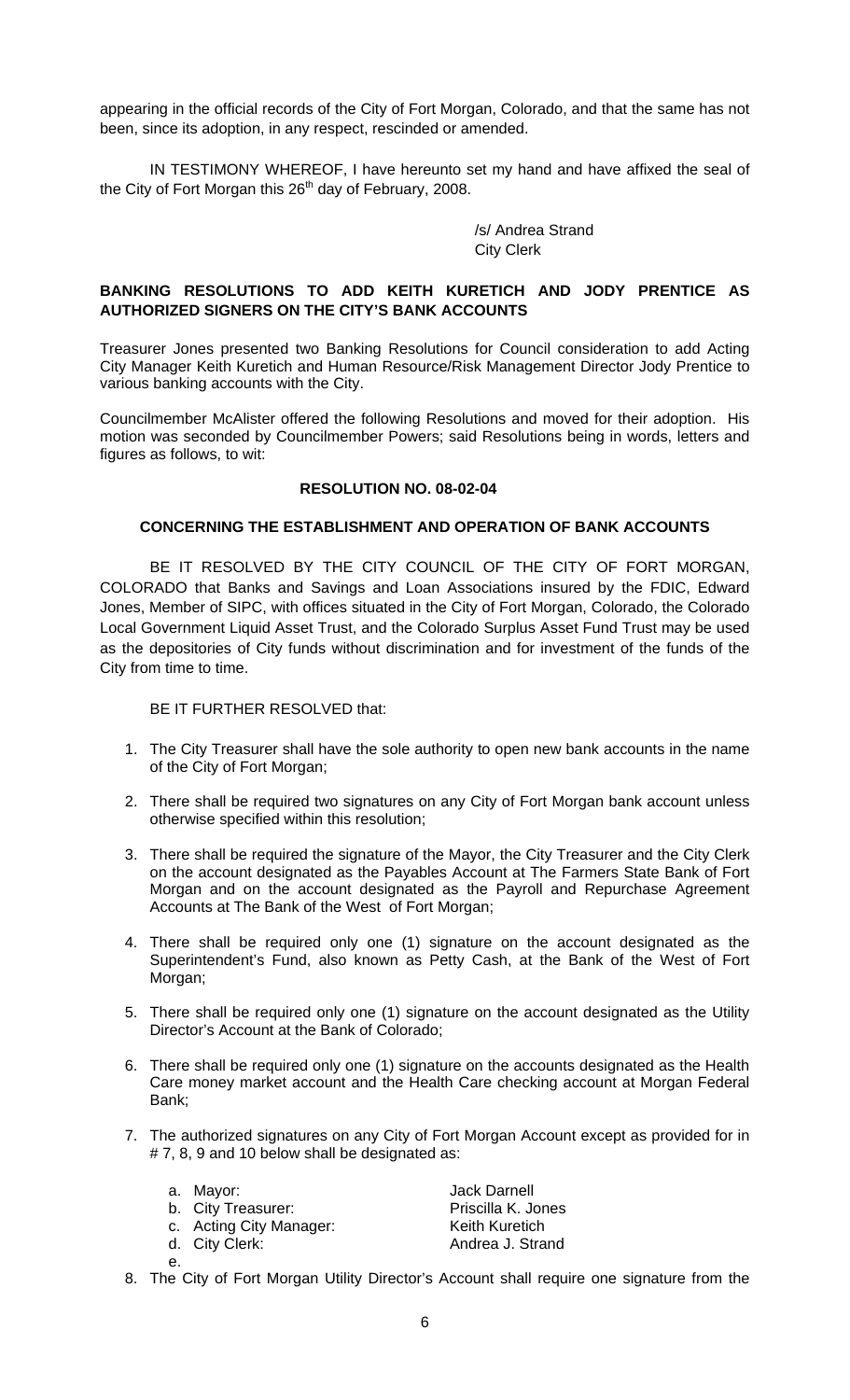following authorized signatures:

| a. City Treasurer:            | Priscilla K. Jones |
|-------------------------------|--------------------|
| b. Utility Director:          | Robert L. Weimer   |
| c. Customer Accounts Manager: | Connie Musgrave    |

- 9. The City of Fort Morgan, Fort Morgan Municipal Court shall require two signatures from the following authorized signatures:
	-
	- b. Deputy Court Clerk: Jenn Crone
	- c. Deputy Court Clerk: Angela Larson
	- d. City Treasurer: Priscilla K. Jones

a. Court Clerk: Christina Tadolini

- 10. The City of Fort Morgan Police Department's forfeiture account shall require two signatures as specified in the April 2, 1991 resolution entitled Law Enforcement: Special Enforcement Fund Account and Police Holiday Charity Savings Account As specified in that resolution, one signature will represent city management (City Treasurer or City Clerk) and one will represent the police department (Chief of Police or designee).
- 11. The City Treasurer shall be authorized to open special purpose bank accounts and designate authorized signatories on said accounts different from # 4 above, provided, however, that the signature of the City Treasurer shall be required to make any withdrawals or to close said accounts. These special purpose bank accounts shall be limited to a maximum balance of \$ 2,500.00 without specific Council authorization.
- 12. The other City bank accounts currently opened and hereby approved are as follows:
	- a. Bank of the West Perpetual Care passbook account
	- b. Equitable S&L Library passbook savings account special signatures authorized
	- c. Farmers State Bank Capital Improvement Fund passbook savings account
	- d. Farmers State Bank Victims Assistance passbook savings account
	- e. Farmers State Bank Riverview Commons GID account
	- f. Farmers State Bank Police Canine Memorial savings account
	- g. Fort Morgan State Bank Self-insurance checking account
	- h. Fort Morgan State Bank Self-insurance passbook savings account
	- i. Morgan Federal Bank Electric Fund money market account
	- j. Morgan Federal Bank Capital Improvement Fund money market account
	- k. Morgan Federal Bank Sewer Fund money market account
	- l. Morgan Federal Bank Police Forfeiture (Special Enforcement) savings account
	- m. Morgan Federal Bank Police Holiday Charity savings account
	- n. Bank of Colorado Utility Director account
- 13. The City Treasurer shall have the sole authority to make investments of City monies (including certificates of deposit and purchases of government bonds) in the name of the City of Fort Morgan, excluding the monies of the police and fire pension funds, as provided by the City investment policy adopted February 2, 1993. The authorized signatories on said investments of City shall be as specified in # 2 above.

BE IT FURTHER RESOLVED that the following are authorized to access the City's safe deposit box for the purpose of secure offsite storage:

| Priscilla K. Jones                                       |
|----------------------------------------------------------|
| Keith Kuretich                                           |
| Andrea J. Strand                                         |
| Connie Musgrave                                          |
| 2. Acting City Manager:<br>4. Customer Accounts Manager: |

PASSED, APPROVED AND ADOPTED this  $26<sup>th</sup>$  day of February, 2008, upon a roll call vote follows:

Ayes: Mayor Darnell; Councilmembers Deal, McAlister, Powers, Schafer, and Simmons.

Nays: None.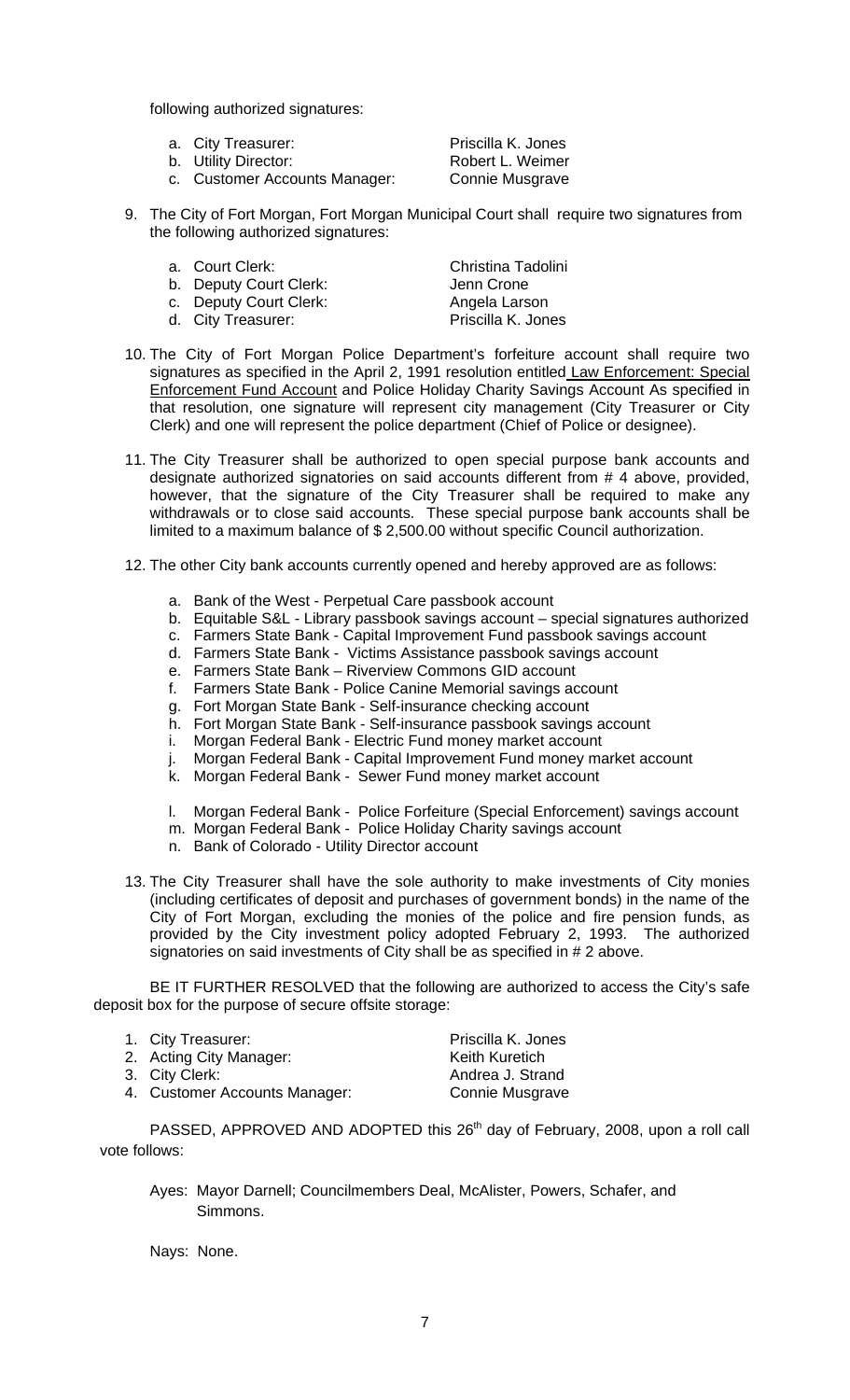Absent: Councilmember Shaver

 THE COUNCIL OF THE CITY OF FORT MORGAN, COLORADO

 BY: /s/ Jack L. Darnell Mayor

ATTEST:

/s/ Andrea J. Strand City Clerk

STATE OF COLORADO ) COUNTY OF MORGAN ) ss: **CERTIFICATE** CITY OF FORT MORGAN )

 I, Andrea J. Strand, City Clerk of the City of Fort Morgan, Colorado, do hereby certify that the above and foregoing **Resolution** is a true, perfect and complete copy of the **Resolution** adopted by the Council of Fort Morgan, Colorado, and is identical to the original thereof appearing in the official records of the City of Fort Morgan, Colorado and that the same has not, since its adoption, been rescinded or amended in any respect.

IN TESTIMONY WHEREOF, I have hereunto set my hand and have affixed the seal of the seal of the City of Fort Morgan as of the  $26<sup>th</sup>$  day of February, 2008.

> /s/ Andrea J. Strand City Clerk

#### **RESOLUTION NO. 08-02-05**

## **CONCERNING THE ESTABLISHMENT AND OPERATION OF THE CITY'S HEALTH CARE BANK ACCOUNTS**

WHEREAS, the City of Fort Morgan provides a health care benefit for its employees in the form of a partially self-insured plan; and

WHEREAS, the City of Fort Morgan has engaged Fiserv Health as the City's Third Party Administrator for the health care benefit plan, effective January 1, 2006; and

WHEREAS, the City of Fort Morgan wishes to reduce administration costs for the health care benefit plan by utilizing "an in-house banking" arrangement for payment of the actual costs and medical claims associated with such plan by checks drawn on the Health Care checking account by Fiserv Health; and

WHEREAS, the City of Fort Morgan recognizes that disclosure of information regarding these expenditures is subject to the provisions in the U.S. Health Insurance Portability and Accountability Act of 1996 regulations and other relevant laws and regulations;

THEREFORE, BE IT RESOLVED BY THE CITY COUNCIL OF THE CITY OF FORT MORGAN, COLORADO that Banks and Savings and Loan Associations insured by the FDIC with offices situated in the City of Fort Morgan, Colorado may be used as the depositories of City funds without discrimination and for investment of the funds of the City from time to time.

BE IT FURTHER RESOLVED that:

- 14. The City Treasurer shall have the sole authority to open new bank accounts in the name of the City of Fort Morgan;
- 15. There shall be required only one (1) signature on the accounts designated as the Health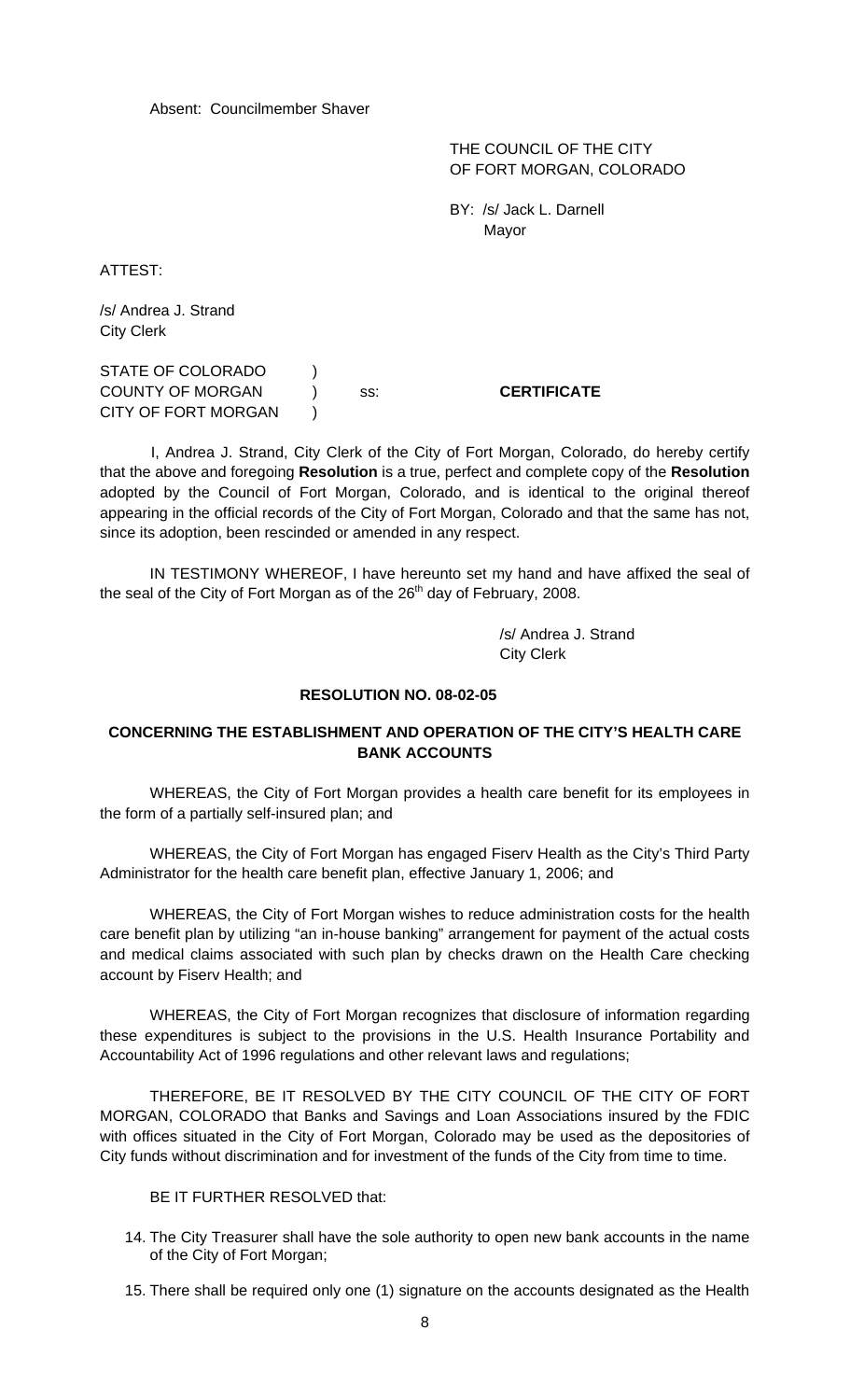Care money market account and the Health Care checking account at Morgan Federal Bank;

- 16. The authorized signatures on the City of Fort Morgan Health Care money market account shall be designated as:
	-
	- b. City Treasurer: Priscilla K. Jones
	- c. Acting City Manager: Keith Kuretich
	- d. Director of Human Resources /Risk Management: Jody Prentice
	- a. Mayor: **Jack Darnell** 
		-
- 17. The authorized signatures on the City of Fort Morgan Health Care checking account shall be designated as:
	- a. Mayor: **Jack Darnell**
	- b. City Treasurer: Priscilla K. Jones
	- c. Acting City Manager: Keith Kuretich
	- d. Director of Human
		- Resources /Risk Management: Jody Prentice
	- e. Authorized Representatives of Fiserv Health as may be from time to time designated by Fiserv Health, the plan administrator
- 18. Access to the detailed account information for the Health Care checking account, including identification of claimants and claims paid, shall be restricted in accordance with Federal laws and regulations.

PASSED, APPROVED AND ADOPTED this 26<sup>th</sup> day of February, 2008, upon a roll call vote follows:

Ayes: Mayor Darnell; Councilmembers Deal, McAlister, Powers, Schafer and **Simmons** 

Nays:

Absent: Councilmember Shaver

 THE COUNCIL OF THE CITY OF FORT MORGAN, COLORADO

BY: /s/ Jack L. Darnell

Mayor

[SEAL]

ATTEST:

/s/ Andrea J. Strand City Clerk

STATE OF COLORADO ) COUNTY OF MORGAN ) ss: **CERTIFICATE** CITY OF FORT MORGAN )

 I, Andrea J. Strand, City Clerk of the City of Fort Morgan, Colorado, do hereby certify that the above and foregoing **Resolution** is a true, perfect and complete copy of the **Resolution** adopted by the Council of Fort Morgan, Colorado, and is identical to the original thereof appearing in the official records of the City of Fort Morgan, Colorado and that the same has not, since its adoption, been rescinded or amended in any respect.

IN TESTIMONY WHEREOF, I have hereunto set my hand and have affixed the seal of the seal of the City of Fort Morgan as of the  $26<sup>th</sup>$  day of February, 2008.

> /s/ Andrea J. Strand City Clerk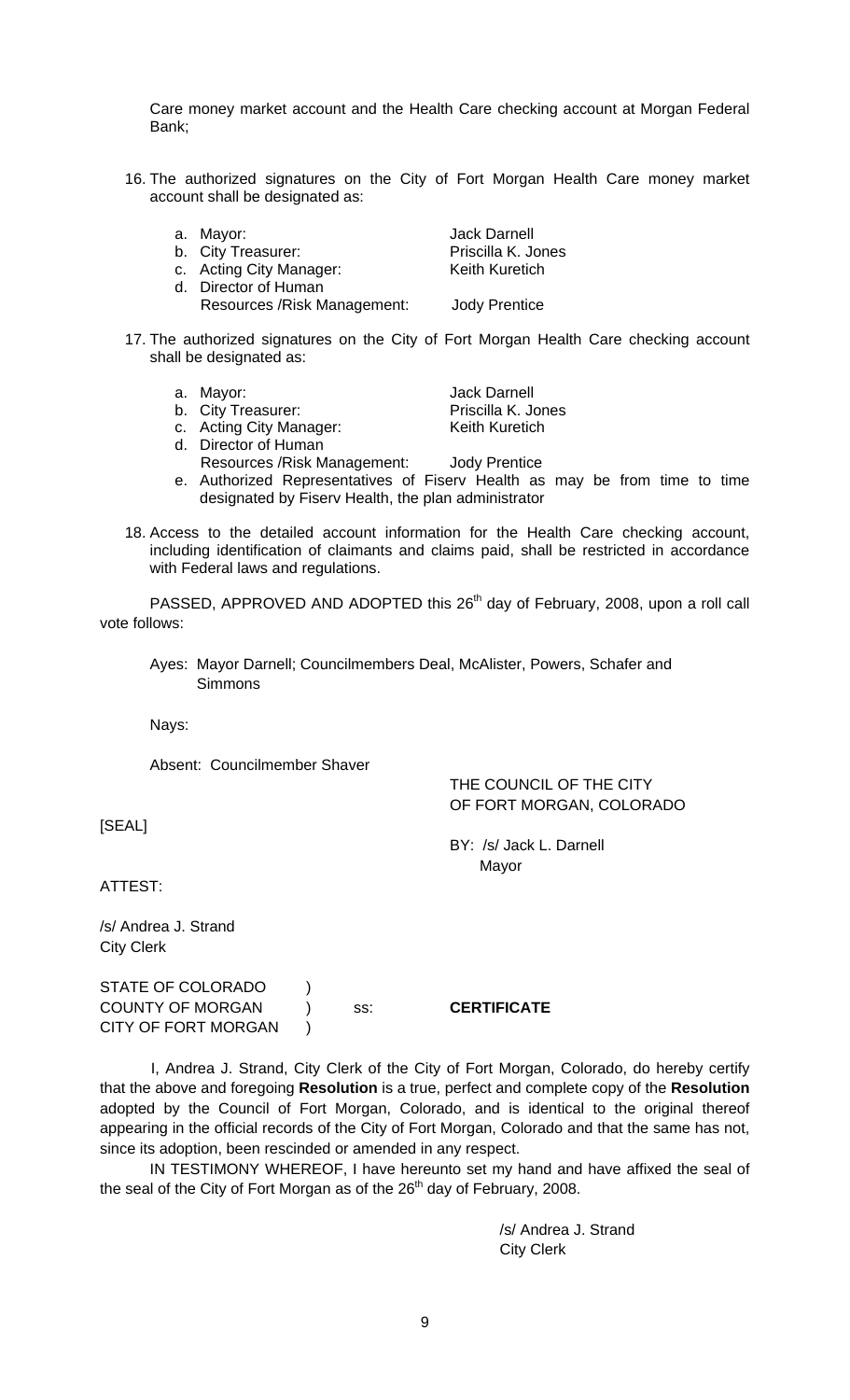### **REQUEST FOR APPROVAL OF THE FINAL PAYMENT OF THE OUTSTANDING MAINTENANCE BILL FROM SERVICEMASTER**

Attorney Wells presented itemized statements for payment of services provided by ServiceMaster as a result of sewer backup cleaning to homes located on Cherry and Gayle Streets. This was entered into by City management by way of an oral contract. Councilmember Powers added that this is not the normal practice of the City.

Councilmember Powers offered the following Resolution and moved for its adoption. His motion was seconded by Councilmember McAlister; said Resolution being in words, letters and figures as follows, to-wit:

### **RESOLUTION**

BE IT RESOLVED BY THE COUNCIL OF THE CITY OF FORT MORGAN, COLORADO, to approve the payment to ServiceMaster in the amount of \$7,344.83 with apology that it was not paid earlier.

PASSED, APPROVED AND ADOPTED THIS 26<sup>th</sup> day of February, 2008, the vote upon roll call being as follows: Ayes: Mayor Darnell; Councilmembers Deal, McAlister, Powers, Schafer, and Simmons. Nays: None. Absent: Councilmember Shaver.

## **SEVERANCE AGREEMENT WITH FORMER CITY MANAGER MICHAEL NAGY**

Attorney Wells stated he has been working with Mr. Nagy's attorney to finalize the severance agreement between the parties. Mr. Nagy's attorney has requested that Mr. Nagy be allowed to resign from the position with the City instead of being terminated. He also requested that a paragraph or clause be added which would state that both parties will not defame each other. Councilmember Powers asked if the City Attorney felt the resignation would be in the best interest of the City. Attorney Wells responded that if Mr. Nagy is allowed to resign, he would still receive the offered severance pay and that, yes, it would be in the best interest of the City because allowing him to resign would mean that there would be no potential litigation in the future. Also, if Mr. Nagy is allowed to resign, he would not become eligible for unemployment compensation. Councilmember Deal asked if Mr. Nagy was allowed to resign would this change the history of what happened. Councilmember Simmons stated she would like to wait until next week to have time to review the proposed agreements. Attorney Wells stated he would need direction from Council on the issue of termination or resignation. After discussion, Attorney Wells stated he would contact Mr. Nagy's attorney and inform him that it is not clear as to whether the Council would approve a resignation. He will present two agreements which would reflect both situations at the next meeting.

Mayor Darnell added that he felt the City Attorney should be named as the spokesperson for the City concerning Michael Nagy. It was discussed and decided to place the item for consideration on the agenda for March 4, 2008.

## **APPROVE THE SETTLEMENT RELATED TO COLORADO CIVIL RIGHTS DIVISION MEDIATION**

Attorney Wells stated that he provided a report to Council last week on the settlement related to Colorado Civil Rights Division mediation. Tonight he is asking for formal approval from Council on a settlement agreement. He stated that this was an age discrimination claim that involved a payment by CIRSA in the amount of \$1,600. He informed Council that the City did not expend any money for the settlement. The claim has been discharged with full settlement.

Councilmember Powers moved to approve the settlement for a Colorado Civil Rights Division Claim. His motion was seconded by Councilmember McAlister and duly carried.

## **REPORTS FROM OFFICIALS AND STAFF**

Acting City Manager Kuretich stated that he had been meeting with citizens and City Departments and will provided a report to Council next week.

Director Dreessen stated a letter that was in The Fort Morgan Times recently concerning the Northern Integrated Supply Project (NISP) had many inaccurate items. He stated that Councilmember Powers and he are working on a letter to bring to Council on March 4 clarifying some of the facts related to the project.